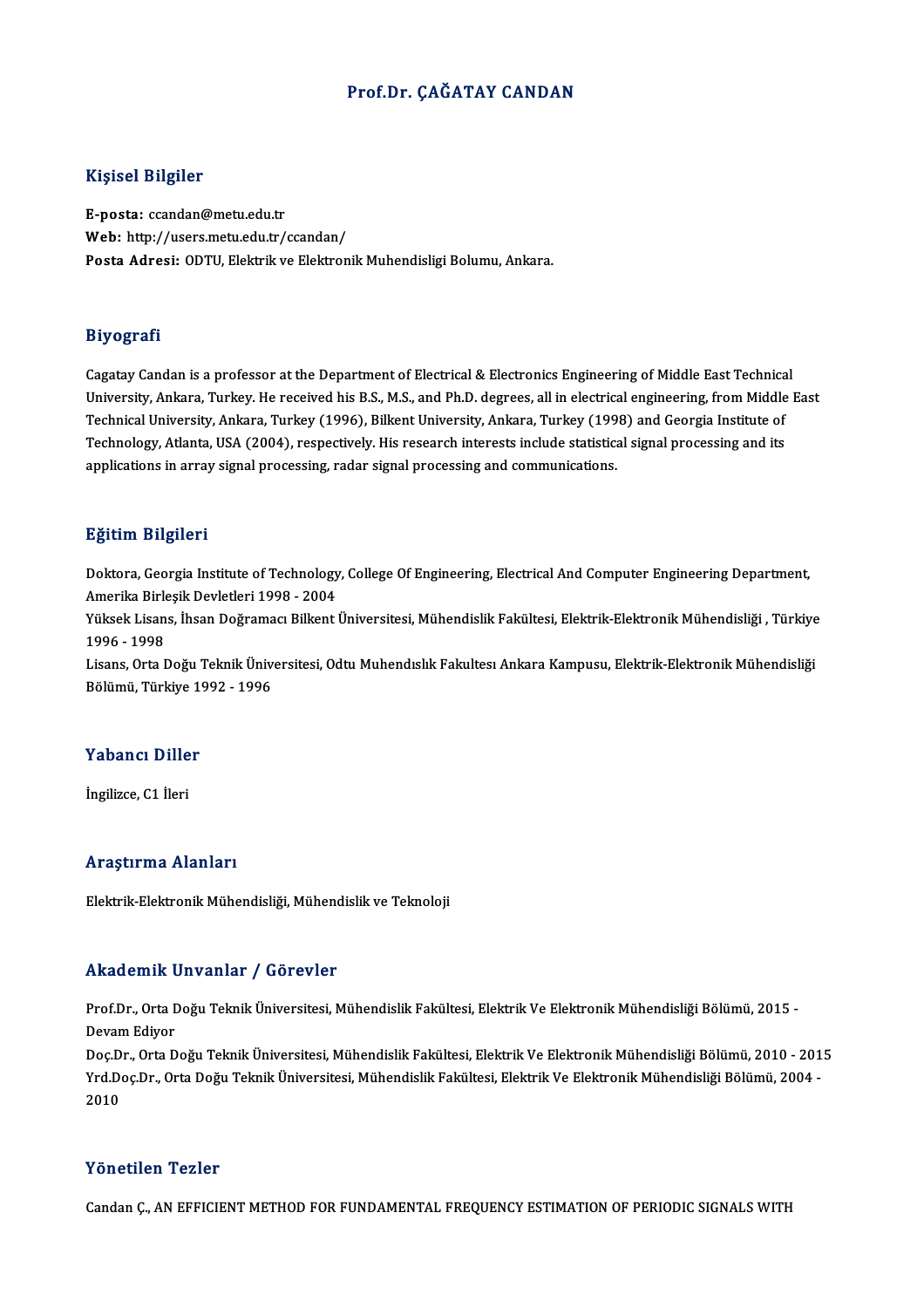HARMONICS,YüksekLisans,U.ÇELEBİ(Öğrenci),2020

Candan Ç., Koç S. S. , Low velocity moving target detection with synthetic aperture radar, Yüksek Lisans,<br>G.NARİN(Öğrenci), 2019 HARMONICS, Yüksek Lisa<br>Candan Ç., Koç S. S. , Low<br>G.NARİN(Öğrenci), 2019<br>CANDAN C. Methods for Candan Ç., Koç S. S. , Low velocity moving target detection with synthetic aperture radar, Yüksek Lisans,<br>G.NARİN(Öğrenci), 2019<br>CANDAN Ç., Methods for source localization from time difference of arrival measurements and t

G.NARİN(Öğrenci), 2019<br>CANDAN Ç., Methods for source localization from time difference of arrival meas<br>improvement in ill-conditioned cases, Yüksek Lisans, N.ÇELENK(Öğrenci), 2018<br>CANDAN G. Joint preseder and deseder desig CANDAN Ç., Methods for source localization from time difference of arrival measurements and their performance<br>improvement in ill-conditioned cases, Yüksek Lisans, N.ÇELENK(Öğrenci), 2018<br>CANDAN Ç., Joint precoder and decod

improvement in ill-conditioned cases, Yüksek Lisans, N.ÇELENK(Öğrenci), 2018<br>CANDAN Ç., Joint precoder and decoder design in multiuser downlink MIMO comm<br>common+private information transmission, Yüksek Lisans, U.EZGİ(Öğren CANDAN Ç., Joint precoder and decoder design in multiuser downlink MIMO communications for common, private<br>common+private information transmission, Yüksek Lisans, U.EZGİ(Öğrenci), 2017<br>CANDAN Ç., KOÇ S. S. , Subspace based

common+private information transmission, Yüksek Lisans, U.EZGİ(Öğrenci), 2017<br>CANDAN Ç., KOÇ S. S. , Subspace based radar signal processing methods for array t<br>Yüksek Lisans, D.DİNLER(Öğrenci), 2017 CANDAN Ç., KOÇ S. S. , Subspace based radar signal processing methods for array tapering and sidelobe blanki<br>Yüksek Lisans, D.DİNLER(Öğrenci), 2017<br>CANDAN Ç., Optimal multiple hypothesis testing with an application in side

Yüksek Lisans, D.DİNLER(Öğrenci), 2017<br>CANDAN Ç., Optimal multiple hypothesis testing with an application in side lobe bla<br>applications in detection and synchronization, Doktora, O.COŞKUN(Öğrenci), 2017<br>CANDAN G. Classifis CANDAN Ç., Optimal multiple hypothesis testing with an application in side lobe blanker design and invariance<br>applications in detection and synchronization, Doktora, O.COŞKUN(Öğrenci), 2017<br>CANDAN Ç., Classification of hum

applications in detection and synchronization, Doktora, O.COŞKUN(Öğrenci), 2017<br>CANDAN Ç., Classification of human motion using radar micro-doppler signatures with hidden markov models, Yüksek<br>Lisans, M.ONUR(Öğrenci), 2016 CANDAN Ç., Classification of human motion using radar micro-doppler signatures with hidden markov m<br>Lisans, M.ONUR(Öğrenci), 2016<br>CANDAN Ç., Application of F-test method on model order selection and related problems, Yükse

Lisans, M.ONUR(Öğrenci),<br>CANDAN Ç., Application o<br>A.YAZAR(Öğrenci), 2015 CANDAN Ç., Application of F-test method on model order selection and related problems, Yüksek Lisans,<br>A.YAZAR(Öğrenci), 2015<br>CANDAN Ç., A comparison of sparse signal recovery and approximate bayesian inference methods for

A.YAZAR(Öğrenci), 2015<br>CANDAN Ç., A comparison of sparse signal recover<br>estimation, Yüksek Lisans, A.UÇAR(Öğrenci), 2015<br>CANDAN G. Dimonsion reduced rebust beamformi CANDAN Ç., A comparison of sparse signal recovery and approximate bayesian inference methods for sparse ch<br>estimation, Yüksek Lisans, A.UÇAR(Öğrenci), 2015<br>CANDAN Ç., Dimension reduced robust beamforming for towed arrays,

estimation, Yüksek Lisans, A.UÇAR(Öğrenci), 2015<br>CANDAN Ç., Dimension reduced robust beamforming for towed arrays, Yüksek Lisans, E.TOPÇU(Öğren<br>CANDAN Ç., KOÇ S. S. , The application of micro doppler features in target cla

CANDAN Ç., Dimension re<br>CANDAN Ç., KOÇ S. S. , The<br>Ö.TOPUZ(Öğrenci), 2014<br>CANDAN C. Beder resevy CANDAN Ç., KOÇ S. S. , The application of micro doppler features in target classification, Yüksek Lisans,<br>Ö.TOPUZ(Öğrenci), 2014<br>CANDAN Ç., Radar resource management techniques for multi-function phased array radars, Yükse

Ö.TOPUZ(Öğrenci), 2014<br>CANDAN Ç., Radar resource management techniques for multi-function phased array radars, Yüksek Lisans,<br>Ö.ÇAYIR(Öğrenci), 2014 CANDAN Ç., Radar resource management techniques for multi-function phased array radars, Yüksek Lisans,<br>Ö.ÇAYIR(Öğrenci), 2014<br>CANDAN Ç., Design of moving target indication filters with non-uniform pulse repetition interval

Ö.ÇAYIR(Öğrenci), 2014<br>CANDAN Ç., Design of m<br>M.İSPİR(Öğrenci), 2013<br>CANDAN Ç. ÇİLQÖLLI T CANDAN Ç., Design of moving target indication filters with non-uniform pulse repetition intervals, Yüksek Lisans,<br>M.İSPİR(Öğrenci), 2013<br>CANDAN Ç., ÇİLOĞLU T., MEMS sensor based underwater AHRS (Attitude and Heading Refere

M.İSPİR(Öğrenci), 2013<br>CANDAN Ç., ÇİLOĞLU T., MEMS sensor based underwater AHRS (Attitud<br>compass and pressure sensor, Yüksek Lisans, M.ERÇİN(Öğrenci), 2012<br>CANDAN G. Energy efficient pecket sire entimizaiten for cognitive CANDAN Ç., ÇİLOĞLU T., MEMS sensor based underwater AHRS (Attitude and Heading Reference System)<br>compass and pressure sensor, Yüksek Lisans, M.ERÇİN(Öğrenci), 2012<br>CANDAN Ç., Energy-efficient packet size optimizaiton for c

compass and pressure sensor, Yüksek Lisans, M.ERÇİN(Öğrenci), 2012<br>CANDAN Ç., Energy-efficient packet size optimizaiton for cognitive radio sensor networks, Yüksek Lisans,<br>M.CAN(Öğrenci), 2011 CANDAN Ç., Energy-efficient packet size optimizaiton for cognitive radio sensor networks, Yüksek Lisans,<br>M.CAN(Öğrenci), 2011<br>CANDAN Ç., Bilişsel radyo algılayıcı ağlarda enerji verimli paket uzunluğu eniyilemesi., Yüksek

M.CAN<br>CAND<br>2011<br>CAND CANDAN Ç., Bilişsel radyo algılayıcı ağlarda enerji verimli paket uzunluğu eniyilemesi., Yüksek Lisans, M.Ca<br>2011<br>CANDAN Ç., ÇİLOĞLU T., A sequential classification algorithm for autoregressive processes, Yüksek Lisans,<br>C.

2011<br>CANDAN Ç., ÇİLOĞLU T., A sequential classification algorithm for autoregressive processes, Yüksek Lisans,<br>G.OTLU(Öğrenci), 2011 CANDAN Ç., ÇİLOĞLU T., A sequential classification algorithm for autoregressive processes, Yüksek Lisans,<br>G.OTLU(Öğrenci), 2011<br>CANDAN Ç., ÇİLOĞLU T., Speech enhancement utilizing phase continuity between consecutive analy

G.OTLU(Öğrenci), 2011<br>CANDAN Ç., ÇİLOĞLU T., Speech enhan<br>Lisans, E.MEHMETCİK(Öğrenci), 2011<br>CANDAN G. ÇİLOĞLU T. CEAR PROSSSS CANDAN Ç., ÇİLOĞLU T., Speech enhancement utilizing phase continuity between consecutive analysis windows, Yüks<br>Lisans, E.MEHMETCİK(Öğrenci), 2011<br>CANDAN Ç., ÇİLOĞLU T., CFAR processing with multiple exponential smoothers

Lisans, E.MEHMETCİK(Öğrenci), 2011<br>CANDAN Ç., ÇİLOĞLU T., CFAR processing w<br>Yüksek Lisans, B.GÜRAKAN(Öğrenci), 2010<br>CANDAN C. An everriew of detestion in MIN CANDAN Ç., ÇİLOĞLU T., CFAR processing with multiple exponential smoothers for nonhomo<br>Yüksek Lisans, B.GÜRAKAN(Öğrenci), 2010<br>CANDAN Ç., An overview of detection in MIMO radar, Yüksek Lisans, Ş.BİLGİ(Öğrenci), 2010<br>CANDAN

Yüksek Lisans, B.GÜRAKAN(Öğrenci), 2010<br>CANDAN Ç., An overview of detection in MIMO radar, Yüksek Lisans, Ş.BİLGİ(Öğrenci), 2010<br>CANDAN Ç., On the detection of sinusoidal signals under sinusoidal interference, Yüksek Lisan CANDAN Ç., An overview of detection in MIMO radar, Yüksek Lisans, Ş.BİLGİ(Öğrenci), 2010<br>CANDAN Ç., On the detection of sinusoidal signals under sinusoidal interference, Yüksek Lisa<br>CANDAN Ç., Multiuser receivers for CDMA CANDAN Ç., On the detection of sinusoidal signals under sinusoidal interference, Yüksek Lisans, B.BALCI(Öğrenci), 201<br>CANDAN Ç., Multiuser receivers for CDMA downlink, Yüksek Lisans, Ö.AGAH(Öğrenci), 2008<br>YILMAZ A. Ö. , CA

CANDAN Ç., Multiuser receivers for CDMA downlink, Yüksek Lisans, Ö.AGAH(Öğrenci), 2008<br>YILMAZ A. Ö. , CANDAN Ç., A study of precoding schemes for OFDM systems, Yüksek Lisans, F.SELCEN(Öğrenci), 2008<br>CANDAN Ç., Cluster base YILMAZ A. Ö. , CANDAN Ç., A study<br>CANDAN Ç., Cluster based user sch<br>Lisans, Y.SOYDAN(Öğrenci), 2008<br>CANDAN C. Ereguengy invariant b CANDAN Ç., Cluster based user scheduling schemes to exploit multiuser diversity in wireless broadcast channels, Yüks<br>Lisans, Y.SOYDAN(Öğrenci), 2008<br>CANDAN Ç., Frequency invariant beamforming and its application to wideban

Lisans, Y.SOYDAN(Öğrenci), 2008<br>CANDAN Ç., Frequency invariant be<br>Lisans, E.BABATAŞ(Öğrenci), 2008<br>CANDAN G. Joint frequency offect a CANDAN Ç., Frequency invariant beamforming and its application to wideband direction of arrival<br>Lisans, E.BABATAŞ(Öğrenci), 2008<br>CANDAN Ç., Joint frequency offset and channel estimation, Yüksek Lisans, M.AVAN(Öğrenci), 200

Lisans, E.BABATAŞ(Öğrenci), 2008<br>CANDAN Ç., Joint frequency offset and channel estimation, Yüksek Lisans, M.AVAN(Öğrenci), 2008<br>CANDAN Ç., An implementation and algorithm development for UWB through the wall imaging system CANDAN Ç., Joint frequen<br>CANDAN Ç., An implemen<br>K.KAŞAK(Öğrenci), 2007<br>CANDAN G. Doumlink tra CANDAN Ç., An implementation and algorithm development for UWB through the wall imaging system, Yüksek Lisans,<br>K.KAŞAK(Öğrenci), 2007<br>CANDAN Ç., Downlink transmission techniques for multi user multi input multi output wire

K.KAŞAK(Öğrenci), 2007<br>CANDAN Ç., Downlink transmissio<br>Lisans, A.COŞKUN(Öğrenci), 2007<br>CANDAN Ç. An image anaxımtion a CANDAN Ç., Downlink transmission techniques for multi user multi input multi output wireless communion<br>Lisans, A.COŞKUN(Öğrenci), 2007<br>CANDAN Ç., An image encryption algorithm robust to post-encryption bitrate conversion,

Lisans, A.COŞKUN(Öğrenci), 2007<br>CANDAN Ç., An image encryption algorithm robust to post-encryption bitrate conversion, Yüksek Lisans,<br>S.BAHAETTİN(Öğrenci), 2006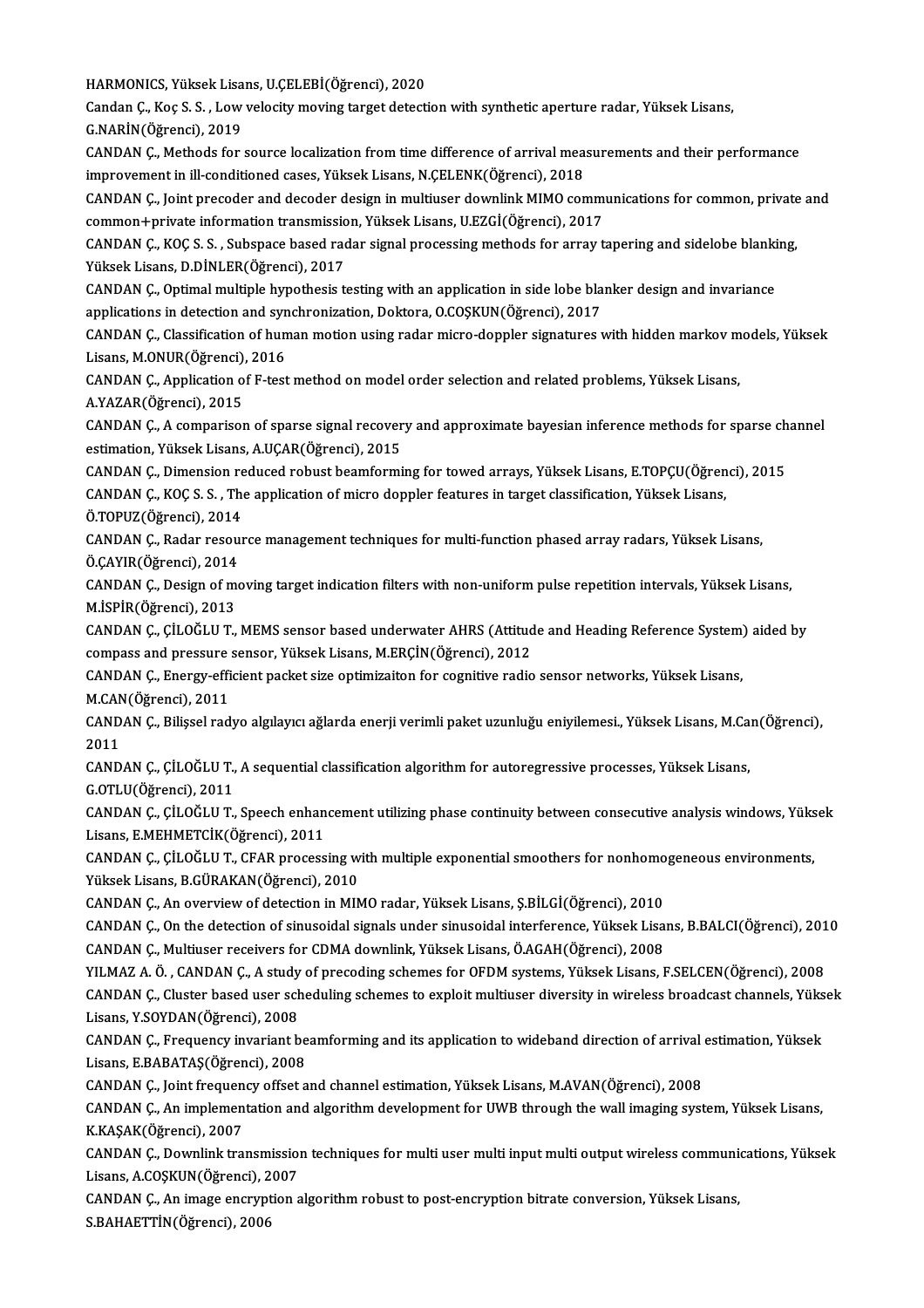CANDAN Ç., An examination of super resolution methods, Yüksek Lisans, Y.BARIŞ(Öğrenci), 2006

## SCI, SSCI ve AHCI İndekslerine Giren Dergilerde Yayınlanan Makaleler

- I. SSCI ve AHCI İndekslerine Giren Dergilerde Yayınlanan Makaleler<br>I. Maximum likelihood autoregressive model parameter estimation with noise corrupted independent<br>Spanshets sserven<br>Maximum |<br>snapshots<br>CAVIP Ö. CA Maximum likelihoo<br>snapshots<br>ÇAYIR Ö., CANDAN Ç.<br>Simal Processing, silt snapshots<br>ÇAYIR Ö., CANDAN Ç.<br>Signal Processing, cilt.186, 2021 (SCI İndekslerine Giren Dergi)<br>Froquanov estimation of a single real yalued sinuseid: A CAYIR Ö., CANDAN C.<br>Signal Processing, cilt.186, 2021 (SCI İndekslerine Giren Dergi)<br>II. Frequency estimation of a single real-valued sinusoid: An invariant function approach<br>Candan C., Celebi U. Signal Processing, co<br>Frequency estima<br>Candan Ç., Çelebi U.<br>Signal Processing, ci Frequency estimation of a single real-valued sinusoid: A<br>Candan Ç., Çelebi U.<br>Signal Processing, cilt.185, 2021 (SCI İndekslerine Giren Dergi)<br>Maximum likeliheed direction of annival estimation und Candan Ç., Çelebi U.<br>Signal Processing, cilt.185, 2021 (SCI İndekslerine Giren Dergi)<br>III. Maximum-likelihood direction of arrival estimation under intermittent jamming<br>Piki Akdomir S. CANDAN C. Signal Processing, cilt.185, 2<br>Maximum-likelihood dire<br>Bilgi Akdemir Ş., CANDAN Ç.<br>Digital Signal Processing: A I Maximum-likelihood direction of arrival estimation under intermittent jammin<br>Bilgi Akdemir Ş., CANDAN Ç.<br>Digital Signal Processing: A Review Journal, cilt.113, 2021 (SCI İndekslerine Giren Dergi)<br>Proper Definition and Hand Bilgi Akdemir Ş., CANDAN Ç.<br>Digital Signal Processing: A Review Journal, cilt.113, 2021 (SCI İndekslerine Giren D<br>IV. Proper Definition and Handling of Dirac Delta Functions [Lecture Notes]<br>CANDAN C. Digital Signal Processing: A Review Journal, cilt.113, 2021 (SCI İndekslerine Giren Dergi) Proper Definition and Handling of Dirac Delta Functions [Lecture Notes]<br>CANDAN Ç.<br>IEEE Signal Processing Magazine, cilt.38, sa.3, ss.186-203, 2021 (SCI İndekslerine Giren Dergi)<br>A Spage Time Coded Mille Cress MIMO Arehitec V. A Space-Time Coded Mills Cross MIMO Architecture to Improve DOA Estimation and Its Performance **IEEE Signal Processing Magazine, cilt.**<br>A Space-Time Coded Mills Cross<br>Evaluation by Field Experiments<br>Ungan G H - GANDAN G - GU QČLH T Evaluation by Field Experiments IEEE TRANSACTIONS ON AEROSPACE AND ELECTRONIC SYSTEMS, cilt.56, sa.3, ss.1807-1818, 2020 (SCI Indekslerine Giren Dergi) Ungan C. U., CANDAN Ç., ÇİLOĞLU T. IEEE TRANSACTIONS ON AEROSPACE AND ELECTRONIC SYSTEMS, cilt.56, sa.3, ss.1807-1818, 2020 (SCI<br>Indekslerine Giren Dergi)<br>VI. Transmit beamformer design with a PAPR constraint to trade-off between beampattern shape and<br>nower Indekslerine Giren<br>Transmit beamfo<br>power efficiency<br>CAVIB Ö. CANDAN **Transmit beamforn<br>power efficiency<br>ÇAYIR Ö., CANDAN Ç.<br>DICITAL SICNAL PRO** power efficiency<br>ÇAYIR Ö., CANDAN Ç.<br>DIGITAL SIGNAL PROCESSING, cilt.99, 2020 (SCI İndekslerine Giren Dergi)<br>Making linear prodistion perform like maximum likeliheed in Gaus CAYIR Ö., CANDAN Ç.<br>DIGITAL SIGNAL PROCESSING, cilt.99, 2020 (SCI İndekslerine Giren Dergi)<br>VII. Making linear prediction perform like maximum likelihood in Gaussian autoregressive model<br>parameter estimation DIGITAL SIGNAL PROCES<br>Making linear predicti<br>parameter estimation<br>CANDAN C CANDANÇ. parameter estimation<br>CANDAN Ç.<br>SIGNAL PROCESSING, cilt.166, 2020 (SCI İndekslerine Giren Dergi)<br>Chebyshov Center Computation en Probebility Simpley Witl CANDAN Ç.<br>SIGNAL PROCESSING, cilt.166, 2020 (SCI İndekslerine Giren Dergi)<br>VIII. Chebyshev Center Computation on Probability Simplex With alpha-Divergence Measure SIGNAL PRO<br>Chebyshev<br>CANDAN Ç. Chebyshev Center Computation on Probability Simplex With alpha-Divergence Meas<br>CANDAN Ç.<br>IEEE SIGNAL PROCESSING LETTERS, cilt.27, ss.1515-1519, 2020 (SCI İndekslerine Giren Dergi)<br>Proposiu Handling Complex Differentiation CANDAN Ç.<br>IEEE SIGNAL PROCESSING LETTERS, cilt.27, ss.1515-1519, 2020 (SCI İndekslerine Giren Dergi)<br>IX. Properly Handling Complex Differentiation in Optimization and Approximation Problems<br>CANDAN C IEEE SIGNA<br>Properly F<br>CANDAN Ç.<br>IEEE SICNA Properly Handling Complex Differentiation in Optimization and Approximation Problem:<br>CANDAN Ç.<br>IEEE SIGNAL PROCESSING MAGAZINE, cilt.36, sa.2, ss.117-124, 2019 (SCI İndekslerine Giren Dergi)<br>Performance Improvement of Time CANDAN Ç.<br>IEEE SIGNAL PROCESSING MAGAZINE, cilt.36, sa.2, ss.117-124, 2019 (SCI İndekslerine Giren Dergi)<br>X. Performance Improvement of Time-Balance Radar Schedulers Through Decision Policies<br>CAYIR Ö., CANDAN Ç. IEEE SIGNAL PROCESSING MAGAZINE, cilt.36, sa.2, ss.117-124, 2019 (SCI İndekslerine Giren Dergi) Performance Improvement of Time-Balance Radar Schedulers Through Decision Policies<br>ÇAYIR Ö., CANDAN Ç.<br>IEEE TRANSACTIONS ON AEROSPACE AND ELECTRONIC SYSTEMS, cilt.54, sa.4, ss.1679-1691, 2018 (SCI<br>İndekslerine Ciren Dergi) CAYIR Ö., CANDAN Ç.<br>IEEE TRANSACTIONS ON A<br>İndekslerine Giren Dergi)<br>Design of Maisel sidele indekslerine Giren Dergi)<br>XI. Design of Maisel sidelobe blankers with a guarantee on the gap to optimality COSKUN O., CANDAN Ç. IET RADAR SONAR AND NAVIGATION, cilt.10, sa.9, ss.1619-1626, 2016 (SCI İndekslerine Giren Dergi) COSKUN O., CANDAN C.<br>IET RADAR SONAR AND NAVIGATION, cilt.10, sa.9, ss.1619-1626, .<br>XII. On the design of staggered moving target indicator filters **IET RADAR SONAR A<br>On the design of st<br>ISPIR M., CANDAN Ç.<br>IET PADAR SONAR A** On the design of staggered moving target indicator filters<br>ISPIR M., CANDAN Ç.<br>IET RADAR SONAR AND NAVIGATION, cilt.10, sa.1, ss.205-215, 2016 (SCI İndekslerine Giren Dergi)<br>Fine resolution frequency estimation from three ISPIR M., CANDAN Ç.<br>IET RADAR SONAR AND NAVIGATION, cilt.10, sa.1, ss.205-215, 2016 (SCI İndekslerine Giren Dergi)<br>XIII. Fine resolution frequency estimation from three DFT samples: Case of windowed data **IET RADA**<br>**Fine reso<br>Candan C.<br>SICNAL PI** Fine resolution frequency estimation from three DFT samples: Case o<br>Candan C.<br>SIGNAL PROCESSING, cilt.114, ss.245-250, 2015 (SCI İndekslerine Giren Dergi)<br>Dinastion finding assumesy of sequential labing under tarset amplit Candan C.<br>SIGNAL PROCESSING, cilt.114, ss.245-250, 2015 (SCI Indekslerine Giren Dergi)<br>XIV. Direction finding accuracy of sequential lobing under target amplitude fluctuations
-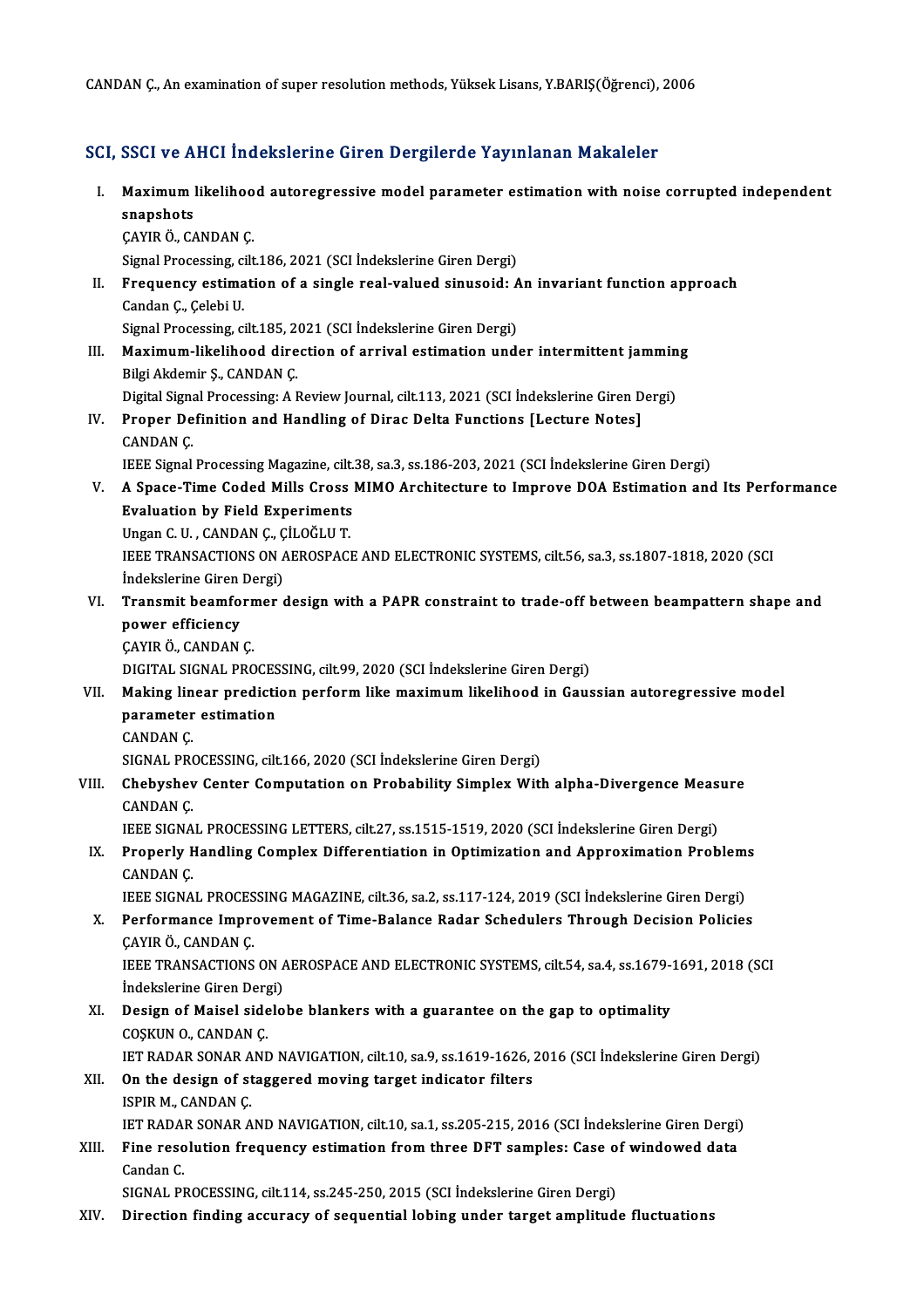CANDANÇ.,KOCS. CANDAN Ç., KOC S.<br>IET RADAR SONAR AND NAVIGATION, cilt.9, sa.1, ss.92-103, 2015 (SCI İndekslerine Giren Dergi)<br>A fine negelition frequencu estimator using an arbitrary number of DET seefficients. CANDAN Ç., KOC S.<br>IET RADAR SONAR AND NAVIGATION, cilt.9, sa.1, ss.92-103, 2015 (SCI İndekslerine Giren Dergi)<br>XV. A fine-resolution frequency estimator using an arbitrary number of DFT coefficients<br>ORCUNER U. CANDAN C **IET RADAR SONAR AND I<br>A fine-resolution frequ<br>ORGUNER U., CANDAN Ç.<br>SICNAL PROCESSING ailt** A fine-resolution frequency estimator using an arbitrary number of<br>ORGUNER U., CANDAN Ç.<br>SIGNAL PROCESSING, cilt.105, ss.17-21, 2014 (SCI İndekslerine Giren Dergi)<br>A unified framework for derivation and implementation of S ORGUNER U., CANDAN Ç.<br>SIGNAL PROCESSING, cilt.105, ss.17-21, 2014 (SCI İndekslerine Giren Dergi)<br>XVI. A unified framework for derivation and implementation of Savitzky-Golay filters<br>CANDAN C. Inan H SIGNAL PROCESSIN<br>A unified framew<br>CANDAN Ç., Inan H.<br>SICNAL PROCESSIN A unified framework for derivation and implementation of Savitzky-G<br>CANDAN Ç., Inan H.<br>SIGNAL PROCESSING, cilt.104, ss.203-211, 2014 (SCI İndekslerine Giren Dergi)<br>The mement function for the ratio of correlated generalize CANDAN Ç., Inan H.<br>SIGNAL PROCESSING, cilt.104, ss.203-211, 2014 (SCI İndekslerine Giren Dergi)<br>XVII. The moment function for the ratio of correlated generalized gamma variables<br>CANDAN C. Orgunor II SIGNAL PROCESSING, compared that the moment function.<br>CANDAN Ç., Orguner U.<br>STATISTICS & PROPAPI The moment function for the ratio of correlated generalized gamma variables<br>CANDAN Ç., Orguner U.<br>STATISTICS & PROBABILITY LETTERS, cilt.83, sa.10, ss.2353-2356, 2013 (SCI İndekslerine Giren Dergi)<br>Analysis and Eurther Imp CANDAN Ç., Orguner U.<br>STATISTICS & PROBABILITY LETTERS, cilt.83, sa.10, ss.2353-2356, 2013 (SCI İndekslerine Giren Dergi)<br>XVIII. Analysis and Further Improvement of Fine Resolution Frequency Estimation Method From Thre STATISTICS & F<br>Analysis and<br>DFT Samples<br>Candan C DFT Samples<br>Candan C. DFT Samples<br>Candan C.<br>IEEE SIGNAL PROCESSING LETTERS, cilt.20, sa.9, ss.913-916, 2013 (SCI İndekslerine Giren Dergi)<br>An Unner Beund en the Cenesity Less Due te Impresies Channel State Information for Candan C.<br>IEEE SIGNAL PROCESSING LETTERS, cilt.20, sa.9, ss.913-916, 2013 (SCI İndekslerine Giren Dergi)<br>XIX. An Upper Bound on the Capacity Loss Due to Imprecise Channel State Information for General<br>Memoryless Eading **IEEE SIGNAL PROCESSING LETTE<br>An Upper Bound on the Capa<br>Memoryless Fading Channels**<br>Candan C An Upper<br>Memoryle<br>Candan C.<br>JEEE COM! Memoryless Fading Channels<br>Candan C.<br>IEEE COMMUNICATIONS LETTERS, cilt.17, sa.7, ss.1348-1351, 2013 (SCI İndekslerine Giren Dergi) Candan C.<br>IEEE COMMUNICATIONS LETTERS, cilt.17, sa.7, ss.1348-1351, 2013 (SCI İndekslerine Gi<br>XX. Capacity of Zero-Outage Scheme Under Imprecise Channel State Information<br>Candan C **IEEE COME**<br>Capacity<br>Candan C.<br>IEEE COME Capacity of Zero-Outage Scheme Under Imprecise Channel State Information<br>Candan C.<br>IEEE COMMUNICATIONS LETTERS, cilt.17, sa.1, ss.127-130, 2013 (SCI İndekslerine Giren Dergi)<br>A Law Camplayity Two Stage Target Detection Sch Candan C.<br>IEEE COMMUNICATIONS LETTERS, cilt.17, sa.1, ss.127-130, 2013 (SCI İndekslerine Giren Dergi)<br>XXI. A Low Complexity Two-Stage Target Detection Scheme for Resource Limited Radar Systems<br>Candar C **IEEE COME**<br>**A Low Co**<br>Candan C.<br>IEEE TRAN A Low Complexity Two-Stage Target Detection Scheme for Resource Limited Radar Systems<br>Candan C.<br>IEEE TRANSACTIONS ON AEROSPACE AND ELECTRONIC SYSTEMS, cilt.49, sa.1, ss.594-601, 2013 (SCI İndekslerine<br>Ciron Dergi) Candan C.<br>IEEE TRANSA<br>Giren Dergi)<br>Coniugate d IEEE TRANSACTIONS ON AEROSPACE AND ELECTRONIC SYSTEMS, cilt.49, sa.1, ss.594-601, 2013 (SCI Ind<br>Giren Dergi)<br>XXII. Conjugate directions based order recursive implementation of post-Doppler adaptive target<br>detectors **Giren Derg<br>Conjugate<br>detectors<br>CANDAN C** Conjugate directions<br>detectors<br>CANDAN Ç., EROL Y. B.<br>IET BADAR SONAR ANI detectors<br>CANDAN Ç., EROL Y. B.<br>IET RADAR SONAR AND NAVIGATION, cilt.6, sa.7, ss.577-586, 2012 (SCI İndekslerine Giren Dergi)<br>CEAR presessing with switching expenential smeethers for penhemageneeus environr CANDAN Ç., EROL Y. B.<br>IET RADAR SONAR AND NAVIGATION, cilt.6, sa.7, ss.577-586, 2012 (SCI İndekslerine Giren Dergi)<br>XXIII. CFAR processing with switching exponential smoothers for nonhomogeneous environments<br>GURAKAN B., CA **IET RADAR SONAR AND NAVIGATION<br>CFAR processing with switching e<br>GURAKAN B., CANDAN Ç., ÇİLOĞLU T.<br>DICITAL SICNAL PROCESSING silt 22** CFAR processing with switching exponential smoothers for nonhomogeneous env<br>GURAKAN B., CANDAN Ç., ÇİLOĞLU T.<br>DIGITAL SIGNAL PROCESSING, cilt.22, sa.3, ss.407-416, 2012 (SCI İndekslerine Giren Dergi)<br>An Acquanta and Effici GURAKAN B., CANDAN Ç., ÇİLOĞLU T.<br>DIGITAL SIGNAL PROCESSING, cilt.22, sa.3, ss.407-416, 2012 (SCI İndekslerine Giren Dergi)<br>XXIV. An Accurate and Efficient Two-Stage Channel Estimation Method Utilizing Training Sequenc DIGITAL SIGNAL PROCESSIN<br>An Accurate and Efficient<br>Closed Form Expressions<br>Candan C An Accur<br>Closed Fo<br>Candan C.<br>IEEE TRAN Closed Form Expressions<br>Candan C.<br>IEEE TRANSACTIONS ON COMMUNICATIONS, cilt.59, sa.12, ss.3259-3264, 2011 (SCI İndekslerine Giren Dergi) Candan C.<br>IEEE TRANSACTIONS ON COMMUNICATIONS, cilt.59, sa.12, ss.3259-3264, 2011 (SCI İndekslerine Giren Dergi)<br>XXV. Digital Wideband Integrators With Matching Phase and Arbitrarily Accurate Magnitude Response<br>Candan **IEEE TRAN<br>Digital W<br>Candan C.<br>IEEE TRAN** Digital Wideband Integrators With Matching Phase and Arbitrarily Accurate Magnitude Resp<br>Candan C.<br>IEEE TRANSACTIONS ON CIRCUITS AND SYSTEMS II-EXPRESS BRIEFS, cilt.58, sa.9, ss.610-614, 2011 (SCI<br>Indekslerine Ciren Dergi) Candan C.<br>IEEE TRANSACTIONS ON CIRCUITS AND SYSTEMS II-EXPRESS BRIEFS, cilt.58, sa.9, ss.610-614, 2011 (SCI<br>İndekslerine Giren Dergi) IEEE TRANSACTIONS ON CIRCUITS AND SYSTEMS II-EXPRESS BRIEFS, cilt.58, sa.9, ss.610-<br>Indekslerine Giren Dergi)<br>XXVI. A Method For Fine Resolution Frequency Estimation From Three DFT Samples İndeksleri<br>A Method<br>Candan C.<br>IEEE SICN A Method For Fine Resolution Frequency Estimation From Three DFT Samples<br>Candan C.<br>IEEE SIGNAL PROCESSING LETTERS, cilt.18, sa.6, ss.351-354, 2011 (SCI İndekslerine Giren Dergi)<br>On the Eigenstructure of DET Metrices Candan C.<br>IEEE SIGNAL PROCESSING LETTERS, cilt.18,<br>XXVII. On the Eigenstructure of DFT Matrices<br>CANDAN C. **IEEE SIGNA<br>On the Eig<br>CANDAN Ç.<br>IEEE SIGNA** On the Eigenstructure of DFT Matrices<br>CANDAN Ç.<br>IEEE SIGNAL PROCESSING MAGAZINE, cilt.28, sa.2, ss.105-108, 2011 (SCI İndekslerine Giren Dergi)<br>Tranamit Proceding for Elat Fading MIMO Multiueer Systems With Mayimum Batie C CANDAN Ç.<br>IEEE SIGNAL PROCESSING MAGAZINE, cilt.28, sa.2, ss.105-108, 2011 (SCI İndekslerine Giren Dergi)<br>XXVIII. Transmit Precoding for Flat-Fading MIMO Multiuser Systems With Maximum Ratio Combining<br>Receivers **IEEE SIGNA<br>Transmit I<br>Receivers**<br>Cockun A Transmit Precoding for Flat-Fading MIMO Multiuser Systems With Maximum Ratio Combining<br>Receivers<br>Coskun A., CANDAN C. IEEE TRANSACTIONS ON VEHICULAR TECHNOLOGY, cilt.60, sa.2, ss.710-716, 2011 (SCI İndekslerine Giren Dergi)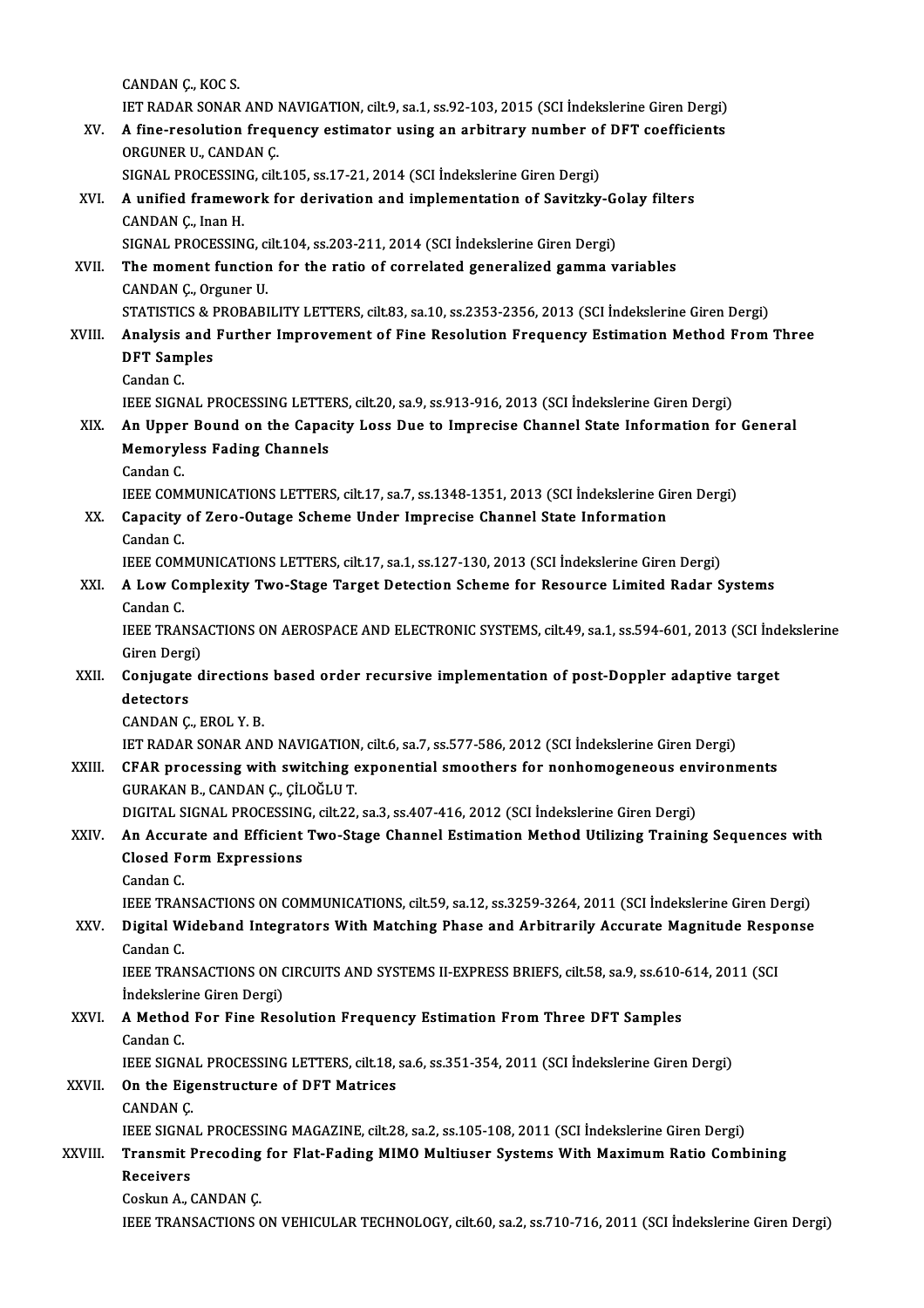| XXIX.         | A Feedback Quantization Scheme Leveraging Fairness and Throughput for Heterogeneous Multi-User<br><b>Diversity Systems</b> |
|---------------|----------------------------------------------------------------------------------------------------------------------------|
|               | SOYDAN Y, CANDAN Ç                                                                                                         |
|               | IEEE TRANSACTIONS ON VEHICULAR TECHNOLOGY, cilt.59, sa.5, ss.2610-2614, 2010 (SCI Indekslerine Giren                       |
|               | Dergi)                                                                                                                     |
| XXX.          | Efficient Methods of Clutter Suppression for Coexisting Land and Weather Clutter Systems                                   |
|               | CANDAN Ç., YILMAZ A. Ö.                                                                                                    |
|               | IEEE TRANSACTIONS ON AEROSPACE AND ELECTRONIC SYSTEMS, cilt.45, sa.4, ss.1641-1650, 2009 (SCI                              |
|               | İndekslerine Giren Dergi)                                                                                                  |
| XXXI.         | Digital computation of linear canonical transforms                                                                         |
|               | Koc A., Ozaktas H. M., CANDAN Ç., KUTAY M. A.                                                                              |
|               | IEEE TRANSACTIONS ON SIGNAL PROCESSING, cilt.56, sa.6, ss.2383-2394, 2008 (SCI İndekslerine Giren Dergi)                   |
| <b>XXXII</b>  | On higher order approximations for hermite-gaussian functions and discrete fractional Fourier                              |
|               | transforms                                                                                                                 |
|               | Candan C.                                                                                                                  |
|               | IEEE SIGNAL PROCESSING LETTERS, cilt.14, sa.10, ss.699-702, 2007 (SCI İndekslerine Giren Dergi)                            |
| XXXIII.       | An efficient filtering structure for Lagrange interpolation                                                                |
|               | Candan C.                                                                                                                  |
|               | IEEE SIGNAL PROCESSING LETTERS, cilt.14, sa.1, ss.17-19, 2007 (SCI Indekslerine Giren Dergi)                               |
| XXXIV.        | Derivation of length extension formulas for complementary sets of sequences using orthogonal                               |
|               | filterbanks                                                                                                                |
|               | Candan C.                                                                                                                  |
|               | ELECTRONICS LETTERS, cilt.42, sa.24, ss.1427-1429, 2006 (SCI Indekslerine Giren Dergi)                                     |
| <b>XXXV</b>   | Sampling and series expansion theorems for fractional Fourier and other transforms                                         |
|               | Candan C., OZAKTAS H.                                                                                                      |
|               | SIGNAL PROCESSING, cilt.83, sa.11, ss.2455-2457, 2003 (SCI Indekslerine Giren Dergi)                                       |
| <b>XXXVI</b>  | The discrete fractional Fourier transform                                                                                  |
|               | Candan C., KUTAY M. A., OZAKTAS H.                                                                                         |
|               | IEEE TRANSACTIONS ON SIGNAL PROCESSING, cilt.48, sa.5, ss.1329-1337, 2000 (SCI İndekslerine Giren Dergi)                   |
| <b>XXXVII</b> | The discrete harmonic oscillator, Harper's equation, and the discrete fractional Fourier transform                         |
|               | BARKER L., Candan C., HAKIOGLU T., KUTAY M., OZAKTAS H.                                                                    |
|               | JOURNAL OF PHYSICS A-MATHEMATICAL AND GENERAL, cilt.33, sa.11, ss.2209-2222, 2000 (SCI İndekslerine                        |
|               | Giren Dergi)                                                                                                               |
| XXXVIII.      | Space-bandwidth-efficient realizations of linear systems                                                                   |
|               | KUTAY M., ERDEN M., OZAKTAS H., ARIKAN O., GULERYUZ O., Candan C.                                                          |
|               | OPTICS LETTERS, cilt.23, sa.14, ss.1069-1071, 1998 (SCI İndekslerine Giren Dergi)                                          |
|               |                                                                                                                            |

## Hakemli Kongre / Sempozyum Bildiri Kitaplarında Yer Alan Yayınlar

akemli Kongre / Sempozyum Bildiri Kitaplarında Yer Alan Yayınlar<br>I. Parameter Estimation for Bursty-Intermittent Observations Patlamali-Kesikli Gozlemler icin<br>Parametre Kestinimi Anni Rongrey oom<br>Parameter Estimatio<br>Parametre Kestirimi Parameter Estim<br>Parametre Kestin<br>Cagatay Candan Ç.<br>29th Simal Proces

Parametre Kestirimi<br>Cagatay Candan Ç.<br>28th Signal Processing and Communications Applications Conference, SIU 2020, Gaziantep, Türkiye, 5 - 07 Ekim Cagata<br>28th S<br>2020 28th Signal Processing and Communications Applications Conference, SIU 2020, Gaziantep, Türkiye, 5 - 07 Ek<br>2020<br>II. A Computationally Efficient Fine Frequency Estimation Method for Harmonic Signals Harmonik<br>Isanatlarin Has

2020<br>II. A Computationally Efficient Fine Frequency Estimation Method for Harmonic Signals Harmonik<br>Isaretlerin Hassas Frekans Kestirimi Icin Dusuk Islem Yuklu Bir Yontem Çelebi U., Candan Ç. Isaretlerin Hassas Frekans Kestirimi Icin Dusuk Islem Yuklu Bir Yontem<br>Çelebi U., Candan Ç.<br>28th Signal Processing and Communications Applications Conference, SIU 2020, Gaziantep, Türkiye, 5 - 07 Ekim<br>2020

Celebi<br>28th S<br>2020<br>Slow 28th Signal Processing and Communications Applications Conference, SIU 2020, Gaziantep, Türkiye, 5 - 07 Ekim<br>2020<br>III. Slow moving target detection for airborne radar systems by dynamic programming on SAR images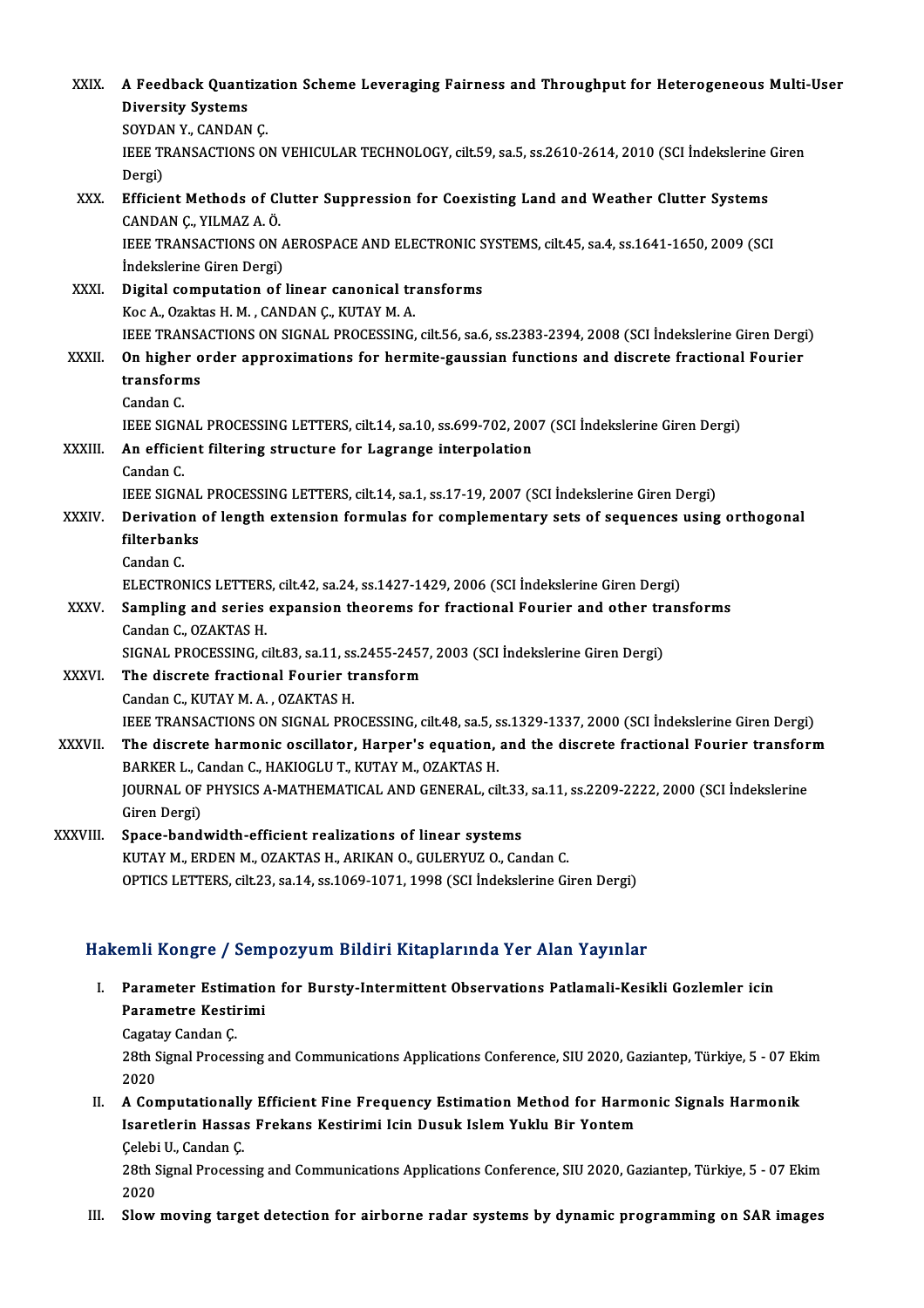Gurer G., Koc S., Candan Ç., Orguner U.

2019 IEEE Radar Conference, RadarConf 2019, Massachusetts, Amerika Birleşik Devletleri, 22 - 26 Nisan 2019

IV. A low-complexity precoder-decoder design in multiuser downlink MIMO communication systems for 2019 IEEE Radar Conference, RadarConf 2019, Massachusetts, Amerika Birleşik Devletleri, 22 - 26 Nisan 2019<br>A low-complexity precoder-decoder design in multiuser downlink MIMO communication systems<br>common and private inform A low-complexity precoder-decoder design in multiuser downlink MIMO communication systems for<br>common and private information transmission Ortak ve Özel Bilginin Gönderildiği Çok Kullanicili<br>ąsaği Bağlantili MIMO Haberlęsme common<br>ąsaği Bağ<br>Tasarimi<br><sup>Doniz II F</sub></sup> <mark>ąsaği Bağlantili MIM</mark><br>Tasarimi<br>Deniz U. E. , Candan Ç.<br>26th IEEE Signal Brocc

Deniz U.E., Candan Ç.

Tasarimi<br>Deniz U. E. , Candan Ç.<br>26th IEEE Signal Processing and Communications Applications Conference, SIU 2018, İzmir, Türkiye, 2 - 05 Mayıs<br>2018. ss.1-4

V. Study of angle of arrival estimation performance of MVDR and Capon methods under intermittent 2018, ss.1-4<br>Study of angle of arrival estimation performance of MVDR and Capon methods under intermit<br>interference Kesikli kariştirma durumunda MVDR ve capon yöntemlerinin geliş açisi kestirim<br>performansinin ingelenmesi Study of angle of arrival est<br>interference Kesikli kariştirı<br>performansinin incelenmesi<br>Akdomir S.B. Candan C interference Kesikli ka<br>performansinin incele<br>Akdemir S.B., Candan Ç.<br>26th IEEE Signal Process

performansinin incelenmesi<br>Akdemir S. B. , Candan Ç.<br>26th IEEE Signal Processing and Communications Applications Conference, SIU 2018, İzmir, Türkiye, 2 - 05 Mayıs Akdemir S. B<br>26th IEEE Sig<br>2018, ss.1-4 26th IEEE Signal Processing and Communications Applications Conference, SIU 2018, İzmir, Türkiye, 2 - 05 M;<br>2018, ss.1-4<br>VI. A Study on the Performance of a Complementary Auxiliary Antenna Pattern for Maisel Sidelobe<br>Plank

2018, ss.:<br>A Study<br>Blanker **A Study on the Performanc<br>Blanker<br>DINLER D., CANDAN Ç., KOC S.<br>IEEE Boder Cerforence, Oklaba** Blanker<br>DINLER D., CANDAN Ç., KOC S.<br>IEEE Radar Conference, Oklahoma, Amerika Birleşik Devletleri, 23 - 27 Nisan 2018, ss.1178-1182

DINLER D., CANDAN Ç., KOC S.<br>IEEE Radar Conference, Oklahoma, Amerika Birleşik Devletleri, 23 - 27 Nisan 2018, ss.1178-1182<br>VII. On the Impact of Fast-Time and Slow-Time Preprocessing Operations on Adaptive Target Dete **IEEE Radar Conference, Oklah<br>On the Impact of Fast-Time<br>GÜVENSEN G. M. , CANDAN Ç.<br>IEEE Badar Conference, Oklah** On the Impact of Fast-Time and Slow-Time Preprocessing Operations on Adaptive Targ<br>GÜVENSEN G. M. , CANDAN Ç.<br>IEEE Radar Conference, Oklahoma, Amerika Birleşik Devletleri, 23 - 27 Nisan 2018, ss.1183-1188<br>An investigation

- GÜVENSEN G. M., CANDAN Ç.<br>IEEE Radar Conference, Oklahoma, Amerika Birleşik Devletleri, 23 27 Nisan 2018, ss.1183-1188<br>VIII. An investigation of least squares based methods for source localization from time difference of IEEE Radar Conference, Oklahoma, Amerika Birleşik Devletleri, 23 - 27 Nisan 2018, ss.1183-1188<br>An investigation of least squares based methods for source localization from time difference of<br>arrival measurements Variş Zama An investigation of least square<br>arrival measurements Variş Zan<br>Temelli Yötemlerin İncelenmesi<br>Celenk N. Candan C arrival measurements Variş Zaman Farki Ölçümleri ile Kaynak Konumlandirmada En Küçük Kareler<br>Temelli Yötemlerin İncelenmesi
	- Celenk N., Candan C.

25th Signal Processing and Communications Applications Conference, SIU 2017, Antalya, Türkiye, 15 - 18 Mayıs<br>2017 25th Signal Processing and Communications Applications Conference, SIU 2017, Antalya, Türkiye, 15 - 18 Mayıs<br>2017<br>IX. Classification of Human Motion Using Radar Micro-Doppler Signatures with Hidden Markov Models<br>RADARM O.

2017<br>Classification of Human Motion Usi<br>PADAR M. O. , ERTAN A. E. , CANDAN Ç.<br>JEEE Padar Conference (PadarCanf), P. Classification of Human Motion Using Radar Micro-Doppler Signatures with Hidden Markov Mode<br>PADAR M. O. , ERTAN A. E. , CANDAN Ç.<br>IEEE Radar Conference (RadarConf), Pennsylvania, Amerika Birleşik Devletleri, 2 - 06 Mayıs 2

PADAR M. O. , ERTAN A. E. , CANDAN Ç.<br>IEEE Radar Conference (RadarConf), Pennsylvania, Amerika B<br>X. On The Optimality of Maisel Sidelobe Blanking System IEEE Radar Conference<br>**On The Optimality o**<br>Coskun O., CANDAN Ç.<br>22nd Simal Presessine Coskun O., CANDAN C.

23nd Signal Processing and Communications Applications Conference (SIU), Malatya, Türkiye, 16 - 19 Mayıs 2015,<br>ss.585-591 23nd Signal Processing and Communications Applications Conferenc<br>ss.585-591<br>XI. Analysis Window Length Selection For Linear Signal Models<br>Narar A. GANDAN G

ss.585-591<br><mark>Analysis Window I</mark><br>Yazar A., CANDAN Ç.<br><sup>22nd Signal Brococci</sup>

Analysis Window Length Selection For Linear Signal Models<br>Yazar A., CANDAN Ç.<br>23nd Signal Processing and Communications Applications Conference (SIU), Malatya, Türkiye, 16 - 19 Mayıs 2015, Yazar A., CANI<br>23nd Signal Pr<br>ss.1301-1304<br>Bomoving Cr 23nd Signal Processing and Communications Applications Conference (SIU), Malatya, Tü<br>ss.1301-1304<br>XII. Removing Grating Lobes in Sparse Sensor Arrays with a Nonlinear Approach<br>Freesen E. CU.QČUUT, CANDAN.C. Mehmetsik E

- ss.1301-1304<br>XII. Removing Grating Lobes in Sparse Sensor Arrays with a Nonlinear Approach<br>Epcacan E., ÇİLOĞLU T., CANDAN Ç., Mehmetcik E. Removing Grating Lobes in Sparse Sensor Arrays with a Nonlinear Approach<br>Epcacan E., ÇİLOĞLU T., CANDAN Ç., Mehmetcik E.<br>23nd Signal Processing and Communications Applications Conference (SIU), Malatya, Türkiye, 16 - 19 Ma Epcacan E., ÇİI<br>23nd Signal Pr<br>ss.1950-1953<br>On Generaliz 23nd Signal Processing and Communications Applications Conference (SIU), Malatya, Türki<br>ss.1950-1953<br>XIII. On Generalized Eigenvector Space For Target Detection in Reduced Dimensions<br>CUNENSEN C.M. CANDAN C. Kos S. ORGUNER
- ss.1950-1953<br>On Generalized Eigenvector Space For Targe<br>GÜVENSEN G. M. , CANDAN Ç., Koc S., ORGUNER U.<br>IEEE International Bader Conference (BaderCen) XIII. On Generalized Eigenvector Space For Target Detection in Reduced Dimensions<br>GÜVENSEN G. M., CANDAN Ç., Koc S., ORGUNER U.<br>IEEE International Radar Conference (RadarCon), Virginia, Amerika Birleşik Devletleri, 10 - 15 GÜVENSEN G.<br>IEEE Internations.<br>1316-1321<br>The Padar A IEEE International Radar Conference (RadarCon), Virginia, Amerika Birleşik Devle<br>ss.1316-1321<br>XIV. The Radar Application of Micro Doppler Features from Human Motions
- ss.1316-1321<br>The Radar Application of Micro Dop<br>ALEMDAROGLU O. T. , CANDAN Ç., Koc S.<br>JEEE International Beder Conference (Be The Radar Application of Micro Doppler Features from Human Motions<br>ALEMDAROGLU O. T. , CANDAN Ç., Koc S.<br>IEEE International Radar Conference (RadarCon), Virginia, Amerika Birleşik Devletleri, 10 - 15 Mayıs 2015, ss.374-<br>27 ALE<br>IEEI<br>379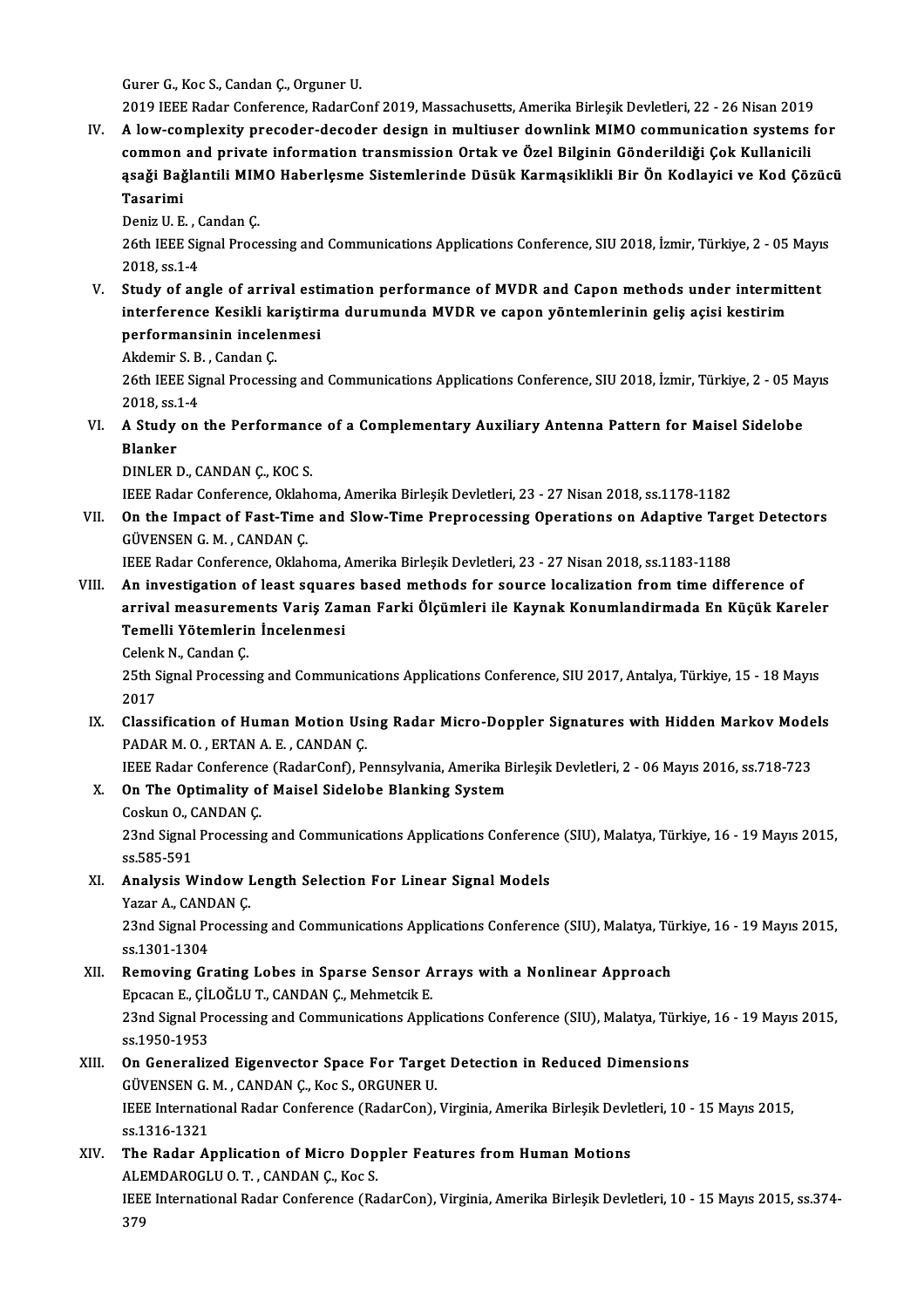| XV.    | On The Optimality of Maisel Sidelobe Blanking Structure                                                                                             |
|--------|-----------------------------------------------------------------------------------------------------------------------------------------------------|
|        | COSKUN O., CANDAN C.<br>IEEE Radar Conference - From Sensing to Information, Ohio, Amerika Birleşik Devletleri, 19 - 23 Mayıs 2014,<br>ss 1102 1107 |
| XVI.   | The Extraction of Micro-Doppler Features from Human Motions                                                                                         |
|        | Alemdaroglu O. T., CANDAN Ç., KOÇ S. S.                                                                                                             |
|        | 22nd IEEE Signal Processing and Communications Applications Conference (SIU), Trabzon, Türkiye, 23 - 25 Nisan<br>2014, ss 726-729                   |
| XVII.  | Least Square and Min-Max Design of MTI Filters With Nonuniform Interpulse Periods<br>ISPIR M, CANDAN Ç                                              |
|        | IEEE Radar Conference (RADAR), Ottawa, Kanada, 29 Nisan - 03 Mayıs 2013                                                                             |
| XVIII. | Min-Max Design of MTI Filters with Non-uniform Pulse Repetition Intervals                                                                           |
|        | Ispir M., CANDAN Ç.                                                                                                                                 |
|        | 21st Signal Processing and Communications Applications Conference (SIU), CYPRUS, 24 - 26 Nisan 2013                                                 |
| XIX.   | Beamspace Approach for Detection of the Number of Coherent Sources                                                                                  |
|        | CANDAN Ç, Koc S                                                                                                                                     |
|        | IEEE Radar Conference (RADAR), Georgia, Amerika Birleşik Devletleri, 7 - 11 Mayıs 2012                                                              |
| XX.    | On The Design of Mismatched Filters With An Adjustable Matched Filtering Loss                                                                       |
|        | Candan C.                                                                                                                                           |
|        | 2010 IEEE Radar Conference, Washington, Kiribati, 10 - 14 Mayıs 2010, ss.1311-1316                                                                  |
| XXI.   | On the Optimality of Detectors Defined Over The Ambiguity Plane                                                                                     |
|        | Candan C.                                                                                                                                           |
|        | 2009 IEEE Radar Conference, California, Amerika Birleşik Devletleri, 4 - 08 Mayıs 2009, ss.1082-1086                                                |
| XXII.  | On the Implementation of Optimal Receivers for LFM Signals using Fractional Fourier Transform                                                       |
|        | Candan C                                                                                                                                            |
|        | 2008 IEEE Radar Conference, Rome, İtalya, 26 - 30 Mayıs 2008, ss.1833-1836                                                                          |
| XXIII. | Efficient Methods of Doppler Processing for Coexisting Land and Weather Clutter                                                                     |
|        | CANDAN Ç., YILMAZ A. Ö.                                                                                                                             |
|        | 2008 IEEE Radar Conference, Rome, İtalya, 26 - 30 Mayıs 2008, ss.568-572                                                                            |
| XXIV.  | A transcoding robust data hiding method for image communication applications<br>Candan C                                                            |
|        | IEEE International Conference on Image Processing (ICIP 2005), Genoa, İtalya, 11 - 14 Eylül 2005, ss.2873-2876                                      |
|        |                                                                                                                                                     |

## Bilimsel Dergilerdeki Faaliyetler

Bilimsel Dergilerdeki Faaliyetler<br>IEEE Signal Processing Magazine, Editörler Kurulu Üyesi, 2021 - Devam Ediyor<br>IEEE Communisations Latters, Editörler Kurulu Üyesi, 2021 - Devam Ediyor Barrinder Bergreit den Fraang ende<br>IEEE Signal Processing Magazine, Editörler Kurulu Üyesi, 2021 - Devam Ediy<br>IEEE Communications Letters, Editörler Kurulu Üyesi, 2021 - Devam Ediyor IEEE Communications Letters, Editörler Kurulu Üyesi, 2021 - Devam Ediyor<br>Bilimsel Hakemlikler

IEEE TRANSACTIONS ON SIGNAL PROCESSING, SCI Kapsamındaki Dergi, Aralık 2020 BAAMBUA AUNUMANIUM<br>IEEE TRANSACTIONS ON SIGNAL PROCESSING, SCI Kapsamındaki Dergi, Ara<br>IEEE SIGNAL PROCESSING LETTERS, SCI-E Kapsamındaki Dergi, Eylül 2020<br>DICITAL SIGNAL PROCESSING SCI E Kapsamındaki Dergi, Temmuz 2020 IEEE TRANSACTIONS ON SIGNAL PROCESSING, SCI Kapsamındaki Dergi, *A*<br>IEEE SIGNAL PROCESSING LETTERS, SCI-E Kapsamındaki Dergi, Eylül 202<br>DIGITAL SIGNAL PROCESSING, SCI-E Kapsamındaki Dergi, Temmuz 2020<br>IEEE SIGNAL PROCESSIN IEEE SIGNAL PROCESSING LETTERS, SCI-E Kapsamındaki Dergi, Eylül 2020<br>DIGITAL SIGNAL PROCESSING, SCI-E Kapsamındaki Dergi, Temmuz 2020<br>IEEE SIGNAL PROCESSING LETTERS, SCI-E Kapsamındaki Dergi, Temmuz 2020<br>DIGITAL SIGNAL PRO DIGITAL SIGNAL PROCESSING, SCI-E Kapsamındaki Dergi, Temmuz 202<br>IEEE SIGNAL PROCESSING LETTERS, SCI-E Kapsamındaki Dergi, Temmu<br>DIGITAL SIGNAL PROCESSING, SCI-E Kapsamındaki Dergi, Mayıs 2020<br>DIGITAL SIGNAL PROCESSING, SCI IEEE SIGNAL PROCESSING LETTERS, SCI-E Kapsamındaki Dergi, Temmı<br>DIGITAL SIGNAL PROCESSING, SCI-E Kapsamındaki Dergi, Mayıs 2020<br>DIGITAL SIGNAL PROCESSING, SCI-E Kapsamındaki Dergi, Mayıs 2020<br>IEEE SIGNAL PROCESSING LETTERS DIGITAL SIGNAL PROCESSING, SCI-E Kapsamındaki Dergi, Mayıs 2020<br>DIGITAL SIGNAL PROCESSING, SCI-E Kapsamındaki Dergi, Mayıs 2020<br>IEEE SIGNAL PROCESSING LETTERS, SCI-E Kapsamındaki Dergi, Mart 2020<br>IEEE TRANSACTIONS ON SIGNA DIGITAL SIGNAL PROCESSING, SCI-E Kapsamındaki Dergi, Mayıs 2020<br>IEEE SIGNAL PROCESSING LETTERS, SCI-E Kapsamındaki Dergi, Mart 2020<br>IEEE TRANSACTIONS ON SIGNAL PROCESSING, SCI Kapsamındaki Dergi, Aralık 2019<br>SIGNAL PROCESS IEEE SIGNAL PROCESSING LETTERS, SCI-E Kapsamındaki Der<br>IEEE TRANSACTIONS ON SIGNAL PROCESSING, SCI Kapsamın<br>SIGNAL PROCESSING, SCI-E Kapsamındaki Dergi, Kasım 2019